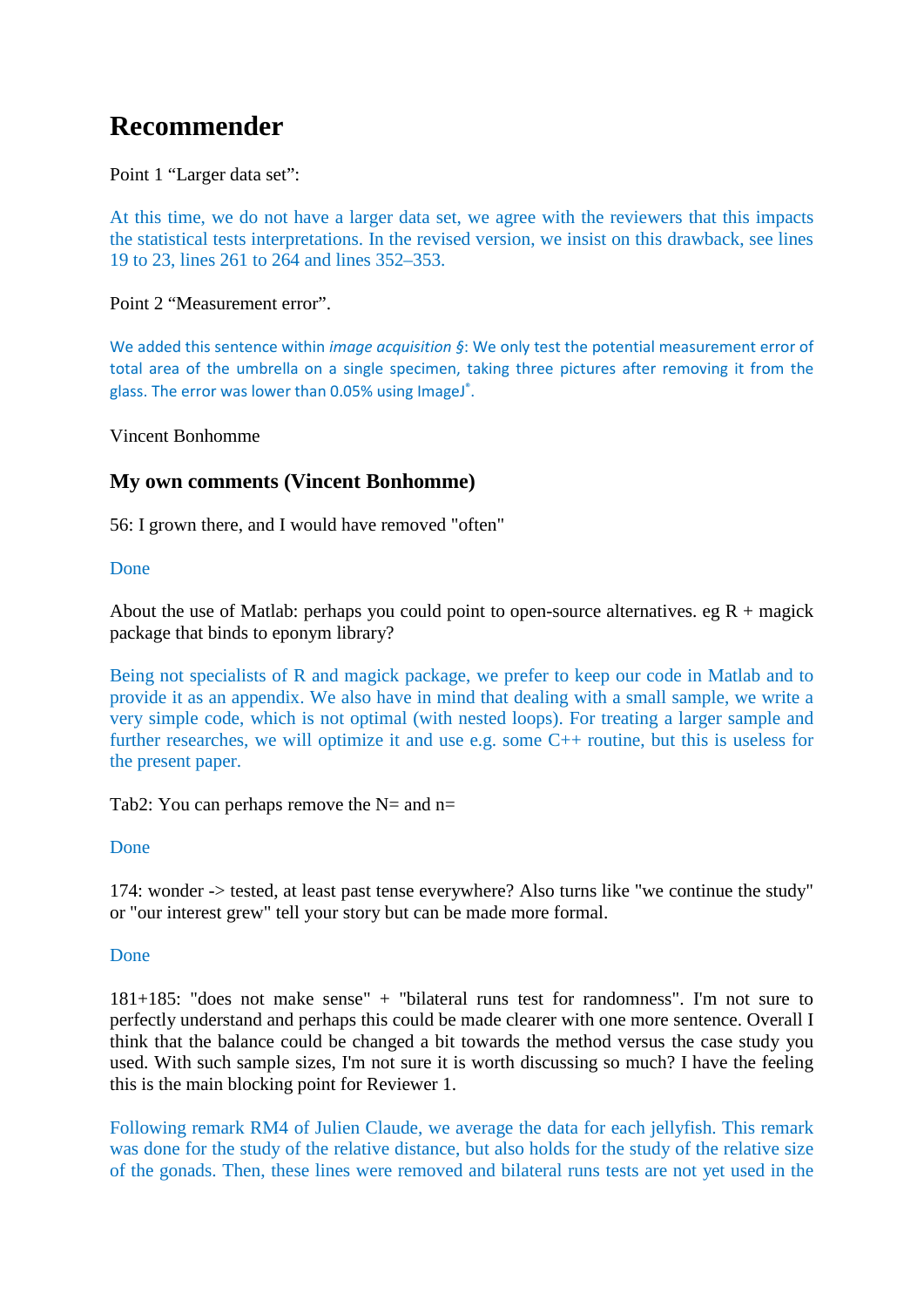revised version. We also removed the boxplots of the ratios  $\wp$  and D (Fig. 5 & 6 in the previous version) since the statistical study has been shortened and deals now with the mean individual ratios  $\bar{\varphi}$ and  $\overline{D}$ .

Also the method is well described but I think a raw output of the Hough transform on a jellyfish picture would help (eg around lines  $91+)$ 

The output of the original Hough transform can be visualized on a picture since it concerns the detection of lines, lines which are characterized by only 2 parameters. In our framework, there is 5 parameters for each ellipse and then the raw output of the Hough transform cannot be easily visualized on a picture, since it is an array with 5-dimensions. We highlight this point in the revised version, see lines around 194–202.

244: "have limits" I have got the same problems myself, segmenting overlapping objects. I'm sot sure it is really limiting, I'd say it's just painful to detect and filter out such overalapping structures. Sometimes I think we could even use them but, given the number of jellyfishes during a bloom, I think the filtering is the way to go.

We have reformulated our sentence, highlighting that our algorithm cannot be directly applied to images e.g. with overlapping ellipses, and mentioned that it has to be optimized, see lines around 321–324.

264: "distinguish the jellyfishes with 4 gonads and the jellyfishes with 5 gonads": if the idea is to discriminant between tetramerous and non-tetramerous why dont just use the number of detected gonads? The test you have made sounds more like a biological investigation in the how and why (as stated in lines 276+) rather than just the non-tetramerous proportion (that seems to have merits by itself) you introduced in Table 1. I think the best option would be to separate what Hough transforms brings here: i) first count the number of gonads, ii) allow to test biological hypotheses as you also got informative descriptors besides the number of gonads.

We have reorganized this part.

We also deleted this problematic §: *Even if the algorithm is optimizable and the sample small, the analysis of the morphometric data permitted to highlight the remarkable characteristics of the tetramerous jellyfishes and the non-tetramerous ones. The ratio*  $\wp$  *rendering the size of the gonads brings out no significant difference between the two groups. The individual variability of the gonads eccentricity S<sup>2</sup> (higher for the jellyfishes with 5 gonads) and the ratio D rendering the distance of gonad center to umbrella center – higher for the jellyfishes with 5 gonads – are discriminant to distinguish the jellyfishes with 4 gonads and the jellyfishes with 5 gonads.*

## **Reviewer 1**

### *Reviewed by Julien Claude, 2020-04-02 15:43*

This paper shows that the Hough transform can be applied to Jellyfish images for extracting some shape parameters relative to gonad and umbrella morphology. It is an interesting paper as the Hough transform is not (yet) a method largely implemented in biology for image detection or for getting morphometric parameters.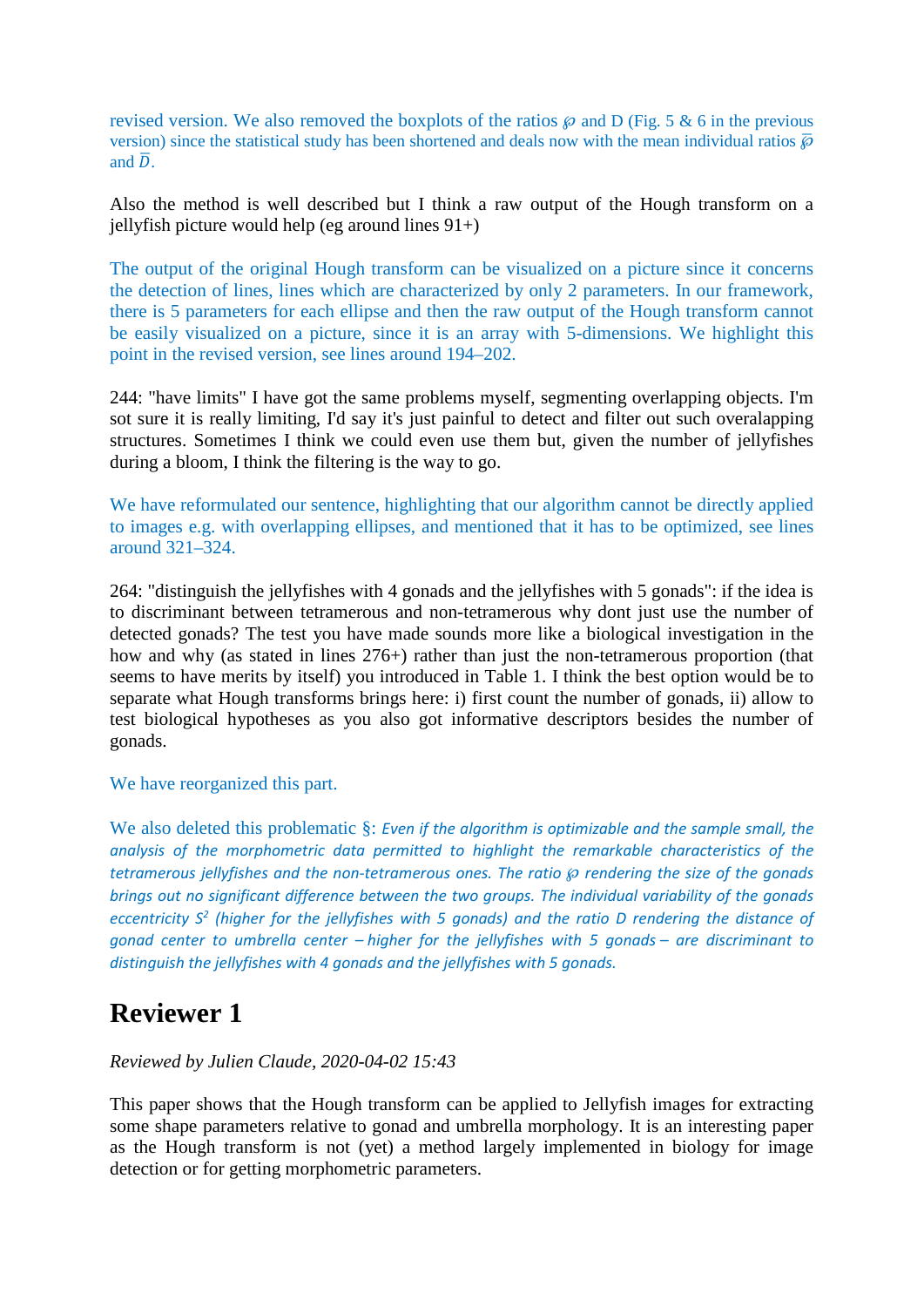RM1: The method requires some input from the user (ie defining ranges for some parameter values); the author should explain how they defined these ranges (and how long it took).

### All the ranges are empirically chosen. We explicit that throughout the text

The method has some potential for automatic detection, however I wonder whether it is going faster than manual digitization and application of more traditional morphometric methods such as elliptic Fourier analysis. I do not think it would be necessary to compare both approaches because they are different, but it would be good to know how long it took to extract information from the 19 images to see whether this kind of procedure could be used for very large image dataset.

We have added in lines 250-308 details on the computational time: for each image it takes less than two minutes with a code which is not optimized (since it contains several nested loops).

RM2: In the Matlab algo, you should correct canny ege -> canny edge.

Done

RM3: Since most of the readership here is from the ecology background, it would be good to remind in more details the Hough transform method.

### We added sentences to also answer to Vincent Bonhomme (lines 191–196)

RM4: There is a problem of pseudoreplication and misleading information for the relative distance of the gonad to the center. As you have done after, you should average your data for each jelly fish, indeed you test for differences among jellyfishes, not among gonads.

We have followed this remark and averaged the data for the relative distance of the gonad to the center, and also for the relative size of the gonad. For the relative size of the gonad, the Mann & Whitney test leads to the same conclusion as in the first version. For the relative distance of the gonad to the center, the p-value of the unilateral Mann & Whitney done is equal to 0.09729, which does not lead to reject the null hypothesis when taking the classical level of significance of 0.05. However, the p-value is small and suggests a weak evidence around this null hypothesis, rejecting it at a level of significance of 0.1.

I do not see clearly why you introduce the image related to jelly fish bloom, it does not seem to be directly related with the main objective of the paper.

The Figure 5 – jellyfish bloom – was added to show the final purpose of the project which is in three parts:

- 1– building the algorithm using the Hough transform (this paper)
- 2– testing the parallax errors due to photo acquisition (future paper)
- 3– in order to test the algorithm using aerial drone photography (final paper)

The present paper aims to only respond to the first purpose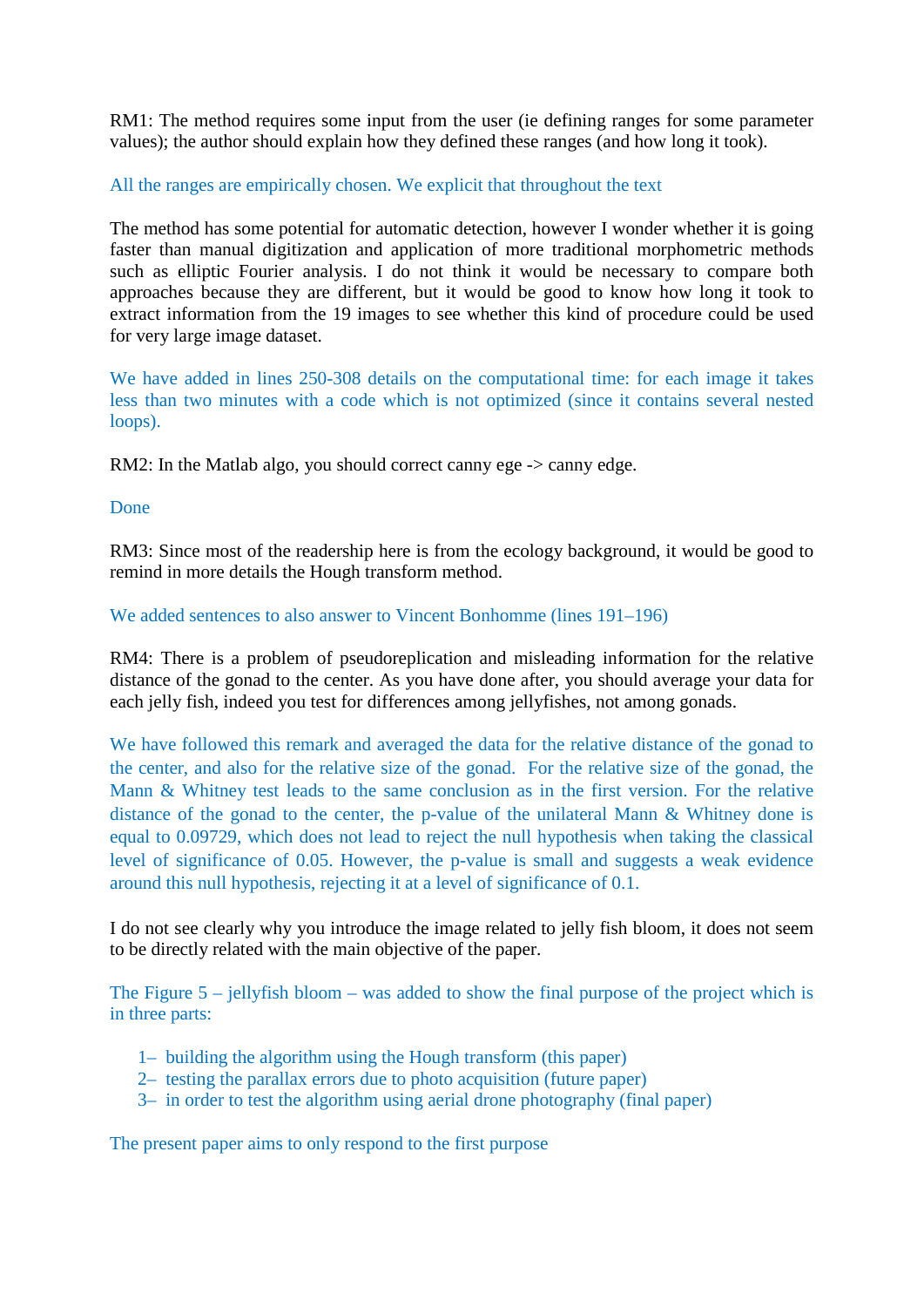RM5: Finally, and I think this should be discussed, we have no idea about variation within an individual and the variation introduced by the operator (ie way to take the photography...): what if the orientation of the jelly fish is different under the camera, I guess that ellipses parameters will vary? As the umbrella contract and dilate during the life of the animal, what about the variability of the computed parameters? I think giving an idea of percentage of error measurement is important here because you introduce a new method, we need to now whether there is some precision and repeatability (see paper of Yezerinac et al., 1992, Systematic biology for methods regarding the estimation of error).

Considering its *Bauplan*, the *Aurelia* jellyfish specimen always stretch out in the same planar position.

*However: — We only test the potential measurement error of total area of the umbrella on a single specimen, taking three pictures after removing it from the glass. The error was lower than 0.05% using ImageJ® .*

This point will be focus for the following step of our project.

This being said, I definitely think that this paper is interesting because it popularize an old methodology not enough well known in ecology. I would recommend to the author to pay attention to individual variation as it might challenge the test performed here (cf the small sample size).

This is a signed recommendation: Julien CLAUDE, Institut des Sciences de l'Evolution de Montpellier. Université de Montpellier

# **Reviewer 2**

*Reviewed by anonymous reviewer, 2020-04-21 11:25*

I found it surprising that the studied species is not identified..? This should be explained.

We agree this was missing. A paragraph "The model Aurelia" has been added, see p.6 and we also add a part on the studied site, see p. 7

The sample size is extremely low to infer any morphometric difference among groups.

We also agree. However, we do not to have a larger sample at our disposal. The statistical part is then a first step, and all the conclusion have to been relativized. We highlight this in the revised version, see 19 to 23, lines 261 to 264 and lines 352–353.

No detail on the statistical tests applied is provided in the material and methods section. Such details are surprisingly given in the results section... The two sections, material and method and results sections are mixed up.

The sections have been reorganized. In the revised version, the new paragraph "Statistical analysis of some features" is devoted to the introduction of all the studied parameters and we